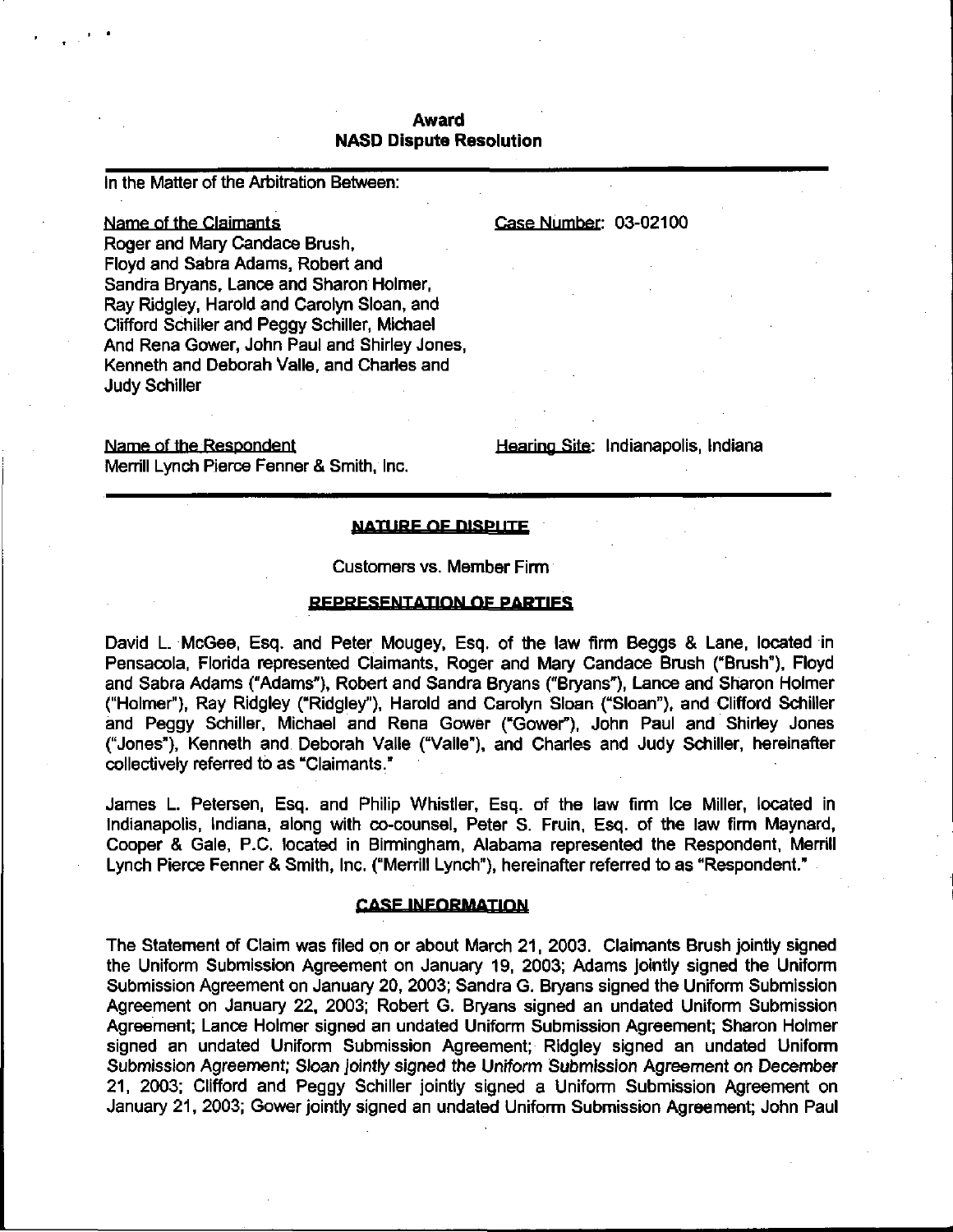Jones signed the Uniform Submission Agreement on January 22, 2003; Shirley L. Jones signed the Uniform Submission Agreement on January 22, 2003; Valle jointly signed the Uniform Submission Agreement on February 12, 2003 and March 3, 2003; and Charles and Judy Schiller signed an undated Uniform Submission Agreement.

Respondent Merrill Lynch filed a Statement of Answer on July 10, 2003 and an Amended Answer on August 6, 2003. Respondent Merrill Lynch signed the Uniform Submission Agreement on May 1, 2003.

Claimants filed a Motion to Amend Statement of Claim and Amended Statement of Claim on December 2, 2003. Respondent Merrill Lynch filed its Response on December 22, 2003 and Claimants filed a Reply on January 16, 2004.

Respondent filed a Motion to Sever Claims on November 26, 2003. Claimants filed a Response on December 22, 2003 and Respondent filed a Reply on December 31, 2003.

## **CASE SUMMARY**

Claimant asserted the following causes of action: breach of fiduciary duty, violation of Blue Sky Laws, negligence, failure to supervise, fraud and misrepresentations. The causes of action relate to Claimants' Marathon Oil Refinery thrift plans, which were rolled over to Merrill Lynch and invested in various stocks, bonds and equity mutual funds, including but not limited to, shares in AIM Value Fund; Alliance Premier Growth Fund; Davis New York Venture fund; Fidelity Advisor Overseas Fund; Janus Twenty Fund; Merrill Lynch Pacific Fund; Robertson Stephens Emerging Growth Fund; Oracle; Wells Fargo; Time Warner; Sun Microsystems; Pfizer; Citigroup; McDonald; AT&T and Enron. Claimants asserted that Merrill Lynch encouraged them to take early retirement, take a lump-sum payout for their pension and forward their portfolio to Merrill Lynch Financial Advisors ("MFA"). Claimants further asserted that their accounts were invested in disproportionate equities with MFA and were unsuitable to their investment needs and objectives.

Unless specifically admitted in its Answer and Amended Answer, Respondent Merrill Lynch denied the allegations made in the Statement of Claim and asserted the following defenses: waiver, laches and estoppel; failure to mitigate; comparative fault; ratification; In Pari Delicto, which bars a Claimant from maintaining a claim if Claimant bears equal fault; and assumption of risk; and statute of limitations.

#### RELIEE REQUESTED

Claimants requested compensatory damages in the amount of \$4,200,000.00, an unspecified amount for punitive damages, interest, attorneys' fees, costs and other damages, as Panel deems appropriate.

Respondent Merrill Lynch requested denial and dismissal of all claims in their entirety.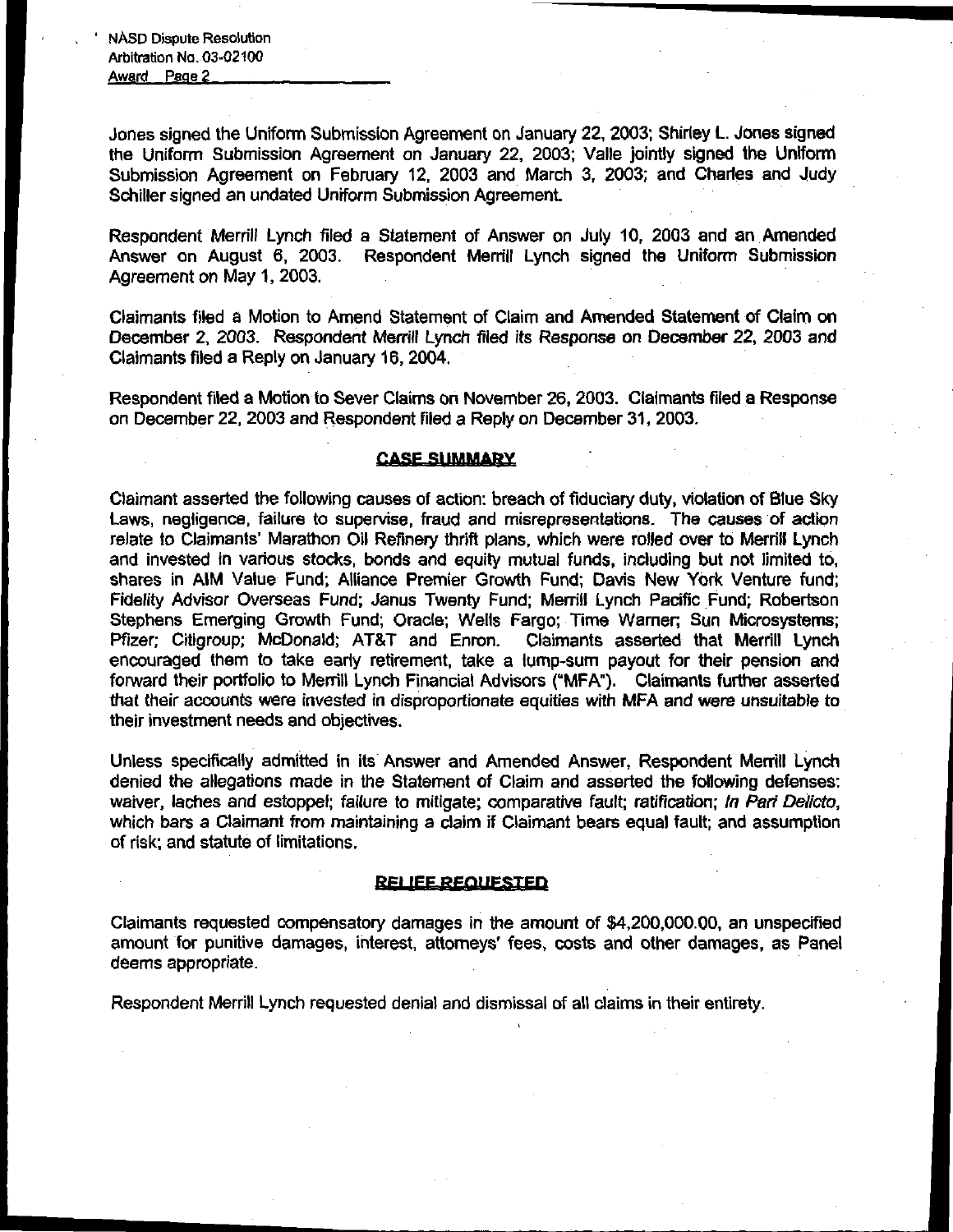## OTHER ISSUES CONSIDERED AND DECIDED

After reviewing Claimants Motion to Amend Statement of Claim, Respondent's Motion to Sever, along with responses submitted for consideration, and having heard arguments by both parties on March 24, 2004, the Panel denied both Motions.

At the hearing on October 26, 2004, Respondent Merrill Lynch moved for Directed Verdict on October 26, 2004. After considering the parties' arguments, the Panel denied Respondent's motion.

In rendering a decision, the Panel specifically finds the following:

The Panel has considered the arguments from Claimants and Respondent and all the testimony made over a two-month period. The Panel has come to the conclusion that any mistakes made by the brokers in these cases are largely ones of misfeasance, not malfeasance. The various Claimants all expressed confidence in the brokers until they lost a significant amount of money, and sometimes even after that. The act notes and actions of Jason Murdock (Shawn Sorrells was never called as a witness) indicate a concern and service at least commensurate with his duties. The problems, which we'll outline below, are not with the brokers but rather with Merrill Lynch's oversight and training. No one seems to have monitored these young and relatively inexperienced brokers, who needed monitoring even during a raging bull market, much less the significant bear market that followed.

#### Broker culpability

The brokers in this case did not select securities from the universe of investments available. Rather, they selected them from a list of investments selected by the "leader" of the Gundy-Murdock Group. Considerable energy was expended during the hearing on the question of using either standard deviation or beta as tools in choosing and explaining choices of securities. As aids to brokers in choosing stocks, both standard deviation and beta are helpful, but as aids in explaining to unsophisticated clients which stocks were chosen, they are very likely useless. Nor did the Panel find that the brokers were fiduciaries in nondiscretionary accounts, which all but a handful of MFA accounts were.

#### **Suitability**

Suitability goes to the heart of the Claimants' case, and the Panel was of the general opinion that these accounts were somewhat aggressive for retirement accounts, though not necessarily for accounts of non-retired clients during a strong bull market. For that reason, the Panel made a wide separation between Claimants retiring and those who were not. In the period starting in the spring of 2000, virtually everyone in the market lost money, and very often a lot of money. Fluctuations in the market, even wide fluctuations seen with the fall in the NASDAQ, are normal in the market. For that reason, retirement accounts must, of their nature, be more conservatively invested.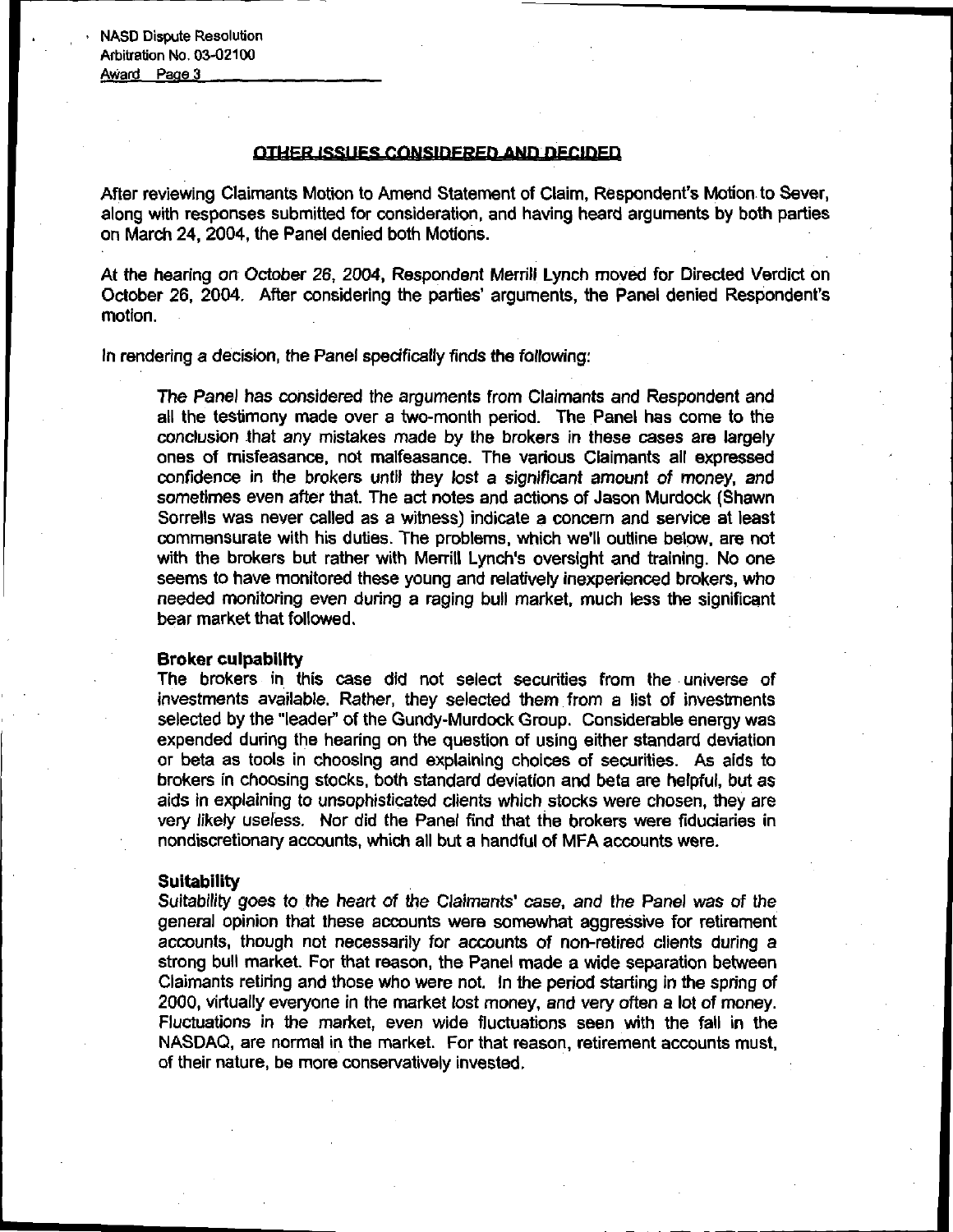#### Retirement, retirement accounts, inducing to retire, 72(t)s

The Panel did not find that Claimants were induced to retire by the brokers, indeed, Jason Murdock worked pro-bono for several of the Claimants, sometimes for years, as an advisor prior to their retirement. All the retired Claimants appreciated the opportunities afforded by their work at Marathon, and all, without exception, were interested in retiring at a relatively young age.

The Panel believes that the aids Merrill Lynch offered in the form of Retirement Builders and Financial Foundation Reports were, at minimum, less than helpful in aiding clients in their decisions. Retirement Builders allowed brokers to play the "what if" game that computers encourage, plugging in return-on-investment numbers until the right number, the one that would allow for retirement based on the assets at hand, could be obtained. But most often this was a high historical number, like 12 percent, and straight-line calculations based on such a number are inherently risky, since dips in the market always take place and could well take place early in retirement, leaving not enough principal to complete the program. The brokers did not have the training or experience to recognize that the resulting withdrawals were unsustainable.

All the clients retiring would need to pull money from their account to live on during retirement, and since they had not reached 591/2 years old, each was required to withdraw funds under the  $72(t)$  provisions. The maximum allowable 72(t) withdrawal calculations were made by an independent accountant. Although the maximum withdrawal was, in each instance greater than that which the client wished to withdraw, the brokers set the withdrawal amount at the maximum. The excessive withdrawals, the Panel believes, set the accounts on a course to fail. The Retirement Builders and the Financial Foundation Reports were calculated based on withdrawal figures that ended up, in all cases, being less than what the clients actually withdrew from their 72(t)s, further depleting their principal. The Panel found that Merrill Lynch should have designed these tools to include warnings to the brokers and clients that the plans they formulated for retirement were likely not sustainable. Obviously, given the need for a sustained growth in the accounts at a historically optimistic level, withdrawing more than the agreed-upon amount is a formula for disaster.

#### Miscellaneous: MFA Accounts; A, B, and C shares

Likewise, Merrill Lynch should have mechanisms in place for red-flagging large purchases of B or C shares of mutual funds. That such purchases went unnoticed, the Panel believes, is another indication of the lack of supervision to which these accounts were subject. It is reasonable to assume, as respondents averred, that clients may well have chosen B or C shares instead of A shares because they did not wish up-front commissions to be paid, but such clients need to be apprised of the discounts available to them with large purchases and warned that in the long range, which is the typical range in retirement accounts, A shares are more cost-effective for clients.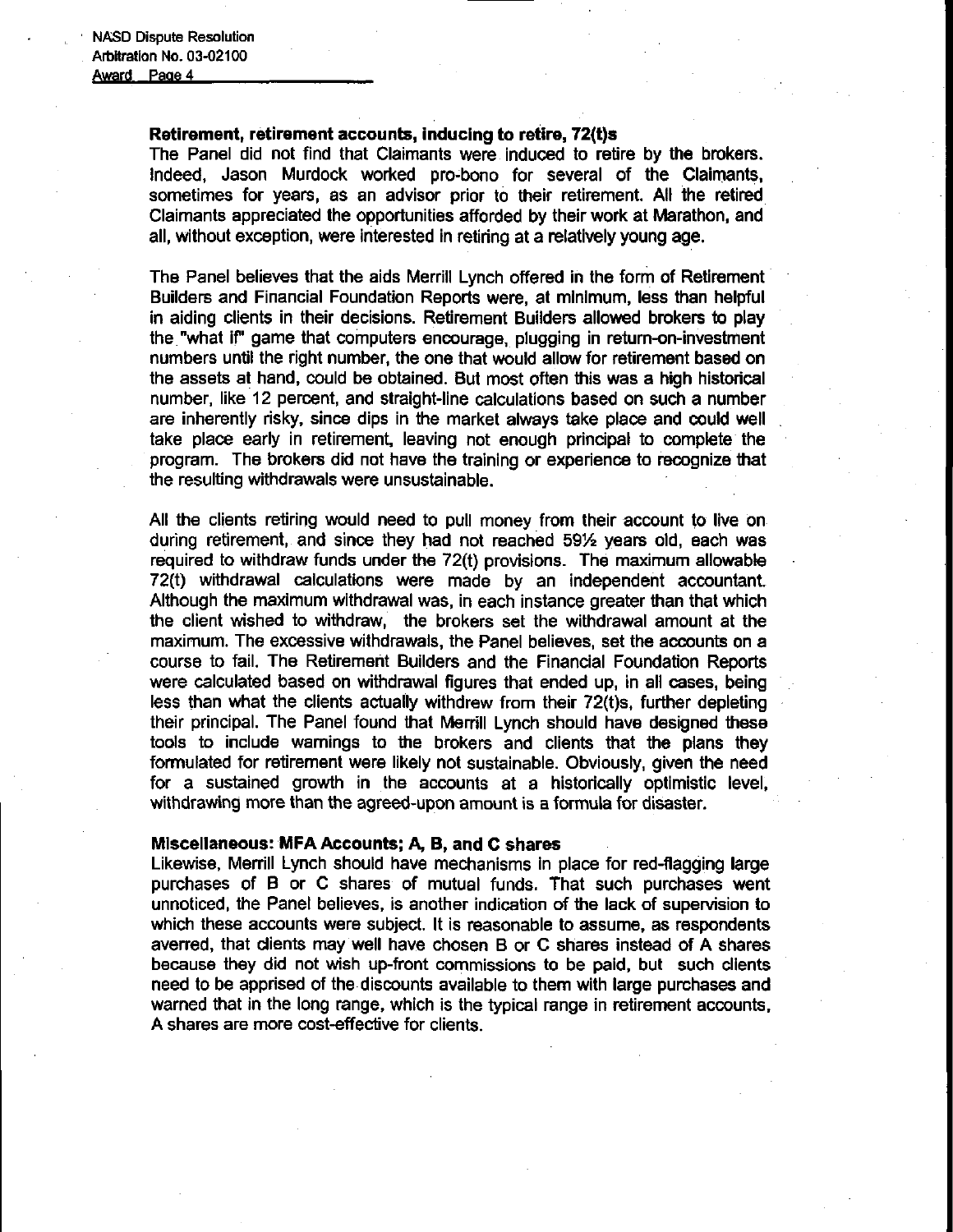> Apparently, clients were told that in order to have the maximum flexibility in the selection of managers for their MFA accounts, the questionnaire would have to be answered to reflect that the client wished an aggressive account, rather than to reflect the client's true risk tolerance. Whether this is deception or selfdeception is perhaps beside the point. It is inherently wrong for a broker to have to lie to the firm or to his clients in order to come up with a preordained result, irrespective of the clients' background and place in life.

#### **Summary**

For the reasons stated above, the Panel found that Merrill Lynch failed to supervise and train their brokers properly and had created poor and sometimes deceptive tools for clients to adjudge important decisions in whether to retire, how aggressive their accounts should be, and other matters.

The parties agreed that the Award in this matter may be executed in counterpart copies or that a handwritten, signed Award may be entered.

## **AWARD**

After considering the pleadings, the testimony and evidence presented at the hearing and the post-hearing submissions, the Panel has decided in full and final resolution of the issues submitted for determination as follows:

- 1. Respondent Merrill Lynch Pierce Fenner & Smith, Inc. is solely liable for and shall pay to Claimants, Roger and Mary Candace Brush, the sum of \$18,361.00 as compensatory damages.
- 2. Respondent Merrill Lynch Pierce Fenner & Smith, Inc. is solely liable for and shall pay to Claimants, Roger and Mary Candace Brush, the sum of \$50,000.00 as punitive damages. In deciding to award punitive damages, the Panel considered the pleadings filed by counsel, as well as the arguments presented on behalf of the parties, and determined that authority existed for an award of punitive damages to Claimants Brush.
- 3. Respondent Merrill Lynch Pierce Fenner & Smith, Inc. is solely liable for and shall pay to Claimants, Floyd and Sabra Adams, the sum of \$33,044.00 as compensatory damages.
- 4. Respondent Merrill Lynch Pierce Fenner & Smith, Inc. is solely liable for and shall pay to Claimants Adams the sum of \$50,000.00 as punitive damages. In deciding to award punitive damages, the Panel considered the pleadings filed by counsel, as well as the arguments presented on behalf of the parties, and determined that authority existed for an award of punitive damages to Claimants Adams.
- 5. Respondent Merrill Lynch Pierce Fenner & Smith, Inc. is solely liable for and shall pay to Claimants, Robert and Sandra Bryans, the sum of \$10,443.00 as compensatory damages.
- 6. Respondent Merrill Lynch Pierce Fenner & Smith, Inc. is solely liable for and shall pay to Claimants Bryans the sum of \$50,000.00 as punitive damages. In deciding to award punitive damages, the Panel considered the pleadings filed by counsel, as well as the arguments presented on behalf of the parties, and determined that authority existed for an award of punitive damages to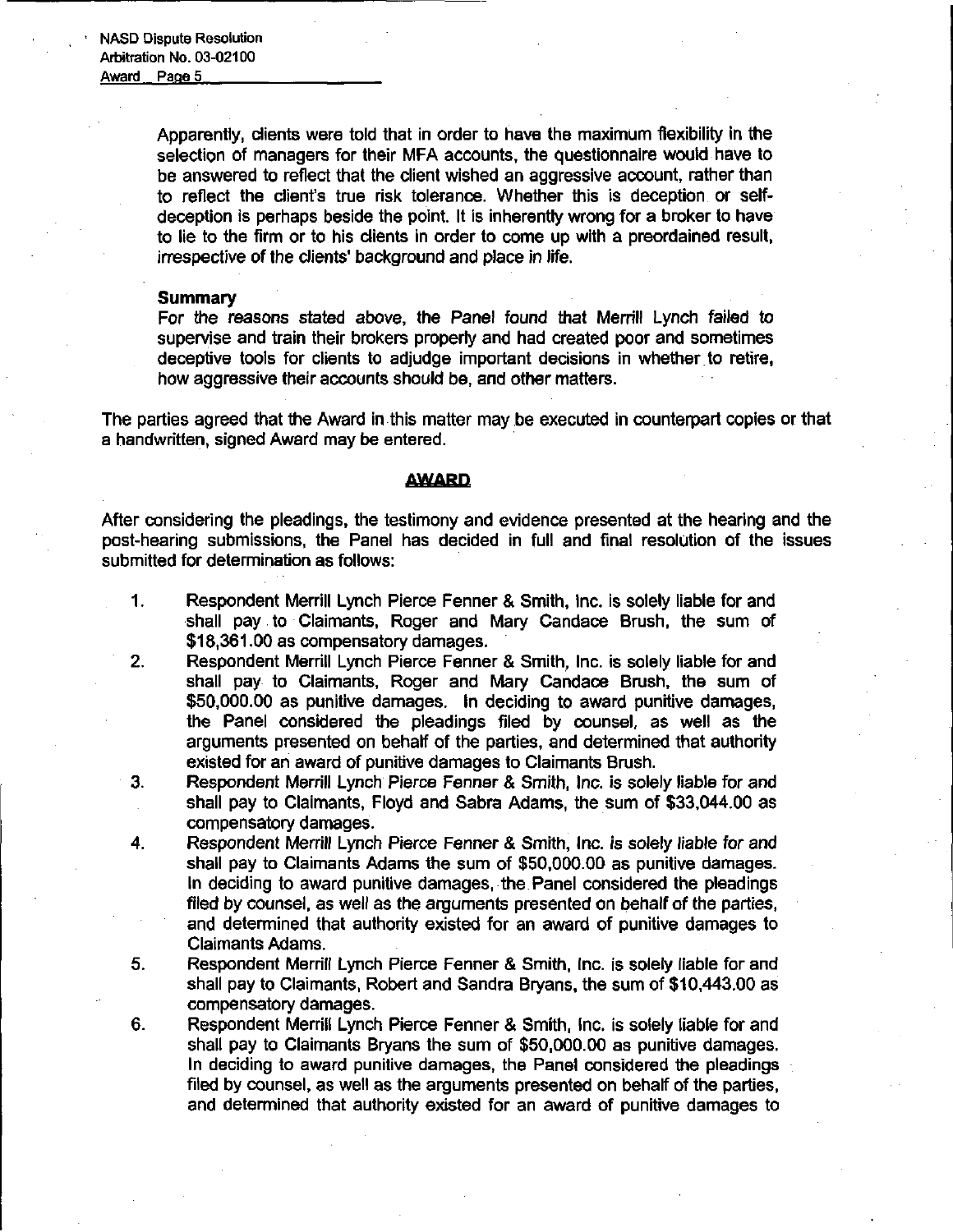Claimants Bryans.

- 7. Respondent Merrill Lynch Pierce Fenner & Smith, Inc. is solely liable for and shall pay to Claimant, Ray Ridgley, the sum of \$48,566.00 as compensatory damages.
- 8. Respondent Merrill Lynch Pierce Fenner & Smith, Inc. is solely liable for and shall pay to Claimant Ridgley the sum of \$50,000.00 as punitive damages. In deciding to award punitive damages, the Panel considered the pleadings filed by counsel, as well as the arguments presented on behalf of the parties, and determined that authority existed for an award of punitive damages to Claimant Ridgley.
- 9. Respondent Merrill Lynch Pierce Fenner & Smith, Inc. is solely liable for and shall pay to Claimants, Harold and Carolyn Sloan, the sum of \$26,032.00 as compensatory damages.
- 10. Respondent Merrill Lynch Pierce Fenner & Smith, Inc. is solely liable for and shall pay to Claimants Sloan the sum of \$50,000.00 as punitive damages. In deciding to award punitive damages, the Panel considered the pleadings filed by counsel, as well as the arguments presented on behalf of the parties, and determined that authority existed for an award of punitive damages to Claimants Sloan.
- 11. Respondent Merrill Lynch Pierce Fenner & Smith, Inc. is solely liable for and shall pay to Claimants, Clifford and Peggy Schiller, the sum of \$32,786.00 as compensatory damages.
- 12. Respondent, Merrill Lynch Pierce Fenner & Smith, Inc. is solely liable for and shall pay the sum of \$50,000.00 as punitive damages. In deciding to award punitive damages, the Panel considered the pleadings filed by counsel, as well as the arguments presented on behalf of the parties, and determined that authority existed for an award of punitive damages to Claimants Clifford and Peggy Schiller.
- 13. Respondent Merrill Lynch Pierce Fenner & Smith, Inc. is solely liable for and shall pay to Claimants, Michael and Rena Gower, the sum of \$28,291.00 as compensatory damages.
- 14. Respondent Merrill Lynch Pierce Fenner & Smith, Inc. is solely liable for and shall pay to Claimants Gower the sum of \$50,000.00 as punitive damages. In deciding to award punitive damages, the Panel considered the pleadings filed by counsel, as well as the arguments presented on behalf of the parties, and determined that authority existed for an award of punitive damages to Claimants Gower,
- 15. Respondent Merrill Lynch Pierce Fenner & Smith, Inc. is solely liable for and shall pay to Claimants, Kenneth and Deborah Valle, the sum of \$36,093.00 as compensatory damages.
- 16. Respondent Merrill Lynch Pierce Fenner & Smith, Inc. is solely liable for and shall pay to Claimants Valle the sum of \$50,000.00 as punitive damages. In deciding to award punitive damages, the Panel considered the pleadings filed by counsel, as well as the arguments presented on behalf of the parties, and determined that authority existed for an award of punitive damages to Claimants Valle.
- 17. Respondent Merrill Lynch Pierce Fenner & Smith, Inc. is solely liable for and shall pay to Claimants, Charles and Judy Schiller, the sum of \$16,264.00 as compensatory damages.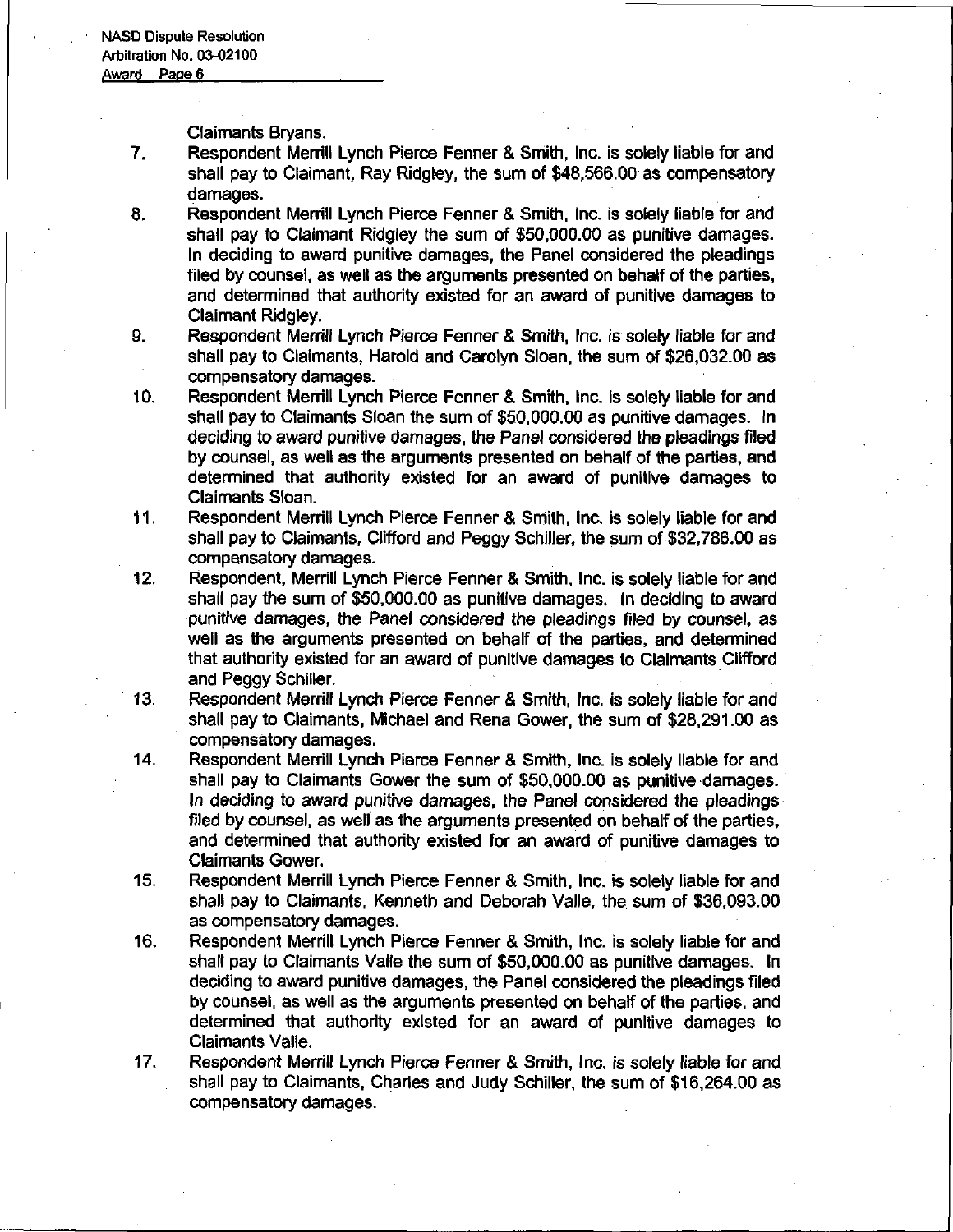- 18. Respondent Merrill Lynch Pierce Fenner & Smith, Inc. is solely liable for and shall pay to Claimants, Charles and Judy Schiller, the sum of \$50,000.00 as punitive damages. In deciding to award punitive damages, the Panel considered the pleadings filed by counsel, as well as the arguments presented on behalf of the parties, and determined that authority existed for an award of punitive damages to Claimants, Charles and Judy Schiller.
- 19. Respondent Merrill Lynch Pierce Fenner & Smith, Inc. is solely liable for and shall pay to Claimants, Brush, Adams, Bryans, Holmer, Ridgley, Sloan, Clifford and Peggy Schiller, Gower, Jones, Valle and Charles and Judy Schiller, the sum of \$304,491.00 in attorneys' fees. In deciding to award attorneys' fees, the Panel considered the pleadings filed by counsel, as well as the arguments presented on behalf of the parties, and determined that authority existed for an award of attorneys' fees to Claimants.
- 20. Respondent Merrill Lynch Pierce Fenner & Smith, Inc. is solely liable for and shall pay to Claimants, Brush, Adams, Bryans, Holmer, Ridgley, Sloan, Clifford and Peggy Schiller, Gower, Jones, Valle and Charles and Judy Schiller, the sum of \$67,348.00 in costs. In deciding to award costs, the Panel considered the pleadings filed by counsel, as well as the arguments presented on behalf of the parties, and determined that authority existed for an award of costs to Claimants.
- 21. Except as specified herein, parties shall bear all other costs, including all other attorneys' fees.
- 22. Any and all relief not specifically addressed herein, including interest and any punitive damages, are denied.

#### EEES

Pursuant to the Code, the following fees are assessed:

## Filing Fees

NASD Dispute Resolution will retain or collect the non-refundable filing fees for each claim: Initial claim filing fee  $=$  \$ 600.00

#### Member Fees

Member fees are assessed to each member firm that is a party in these proceedings or to the member firm that employed the associated person at the time of the events giving rise to the dispute. Accordingly, Merrill Lynch Pierce Fenner & Smith, Inc. is a party and is assessed the following fees:

| Member surcharge           | $=$ \$ 2,800.00 |
|----------------------------|-----------------|
| Pre-hearing process fee    | $=$ \$ 750.00   |
| <u>Hearing process fee</u> | $= $5,000.00$   |
| <b>Total fees</b>          | $= $8,550.00$   |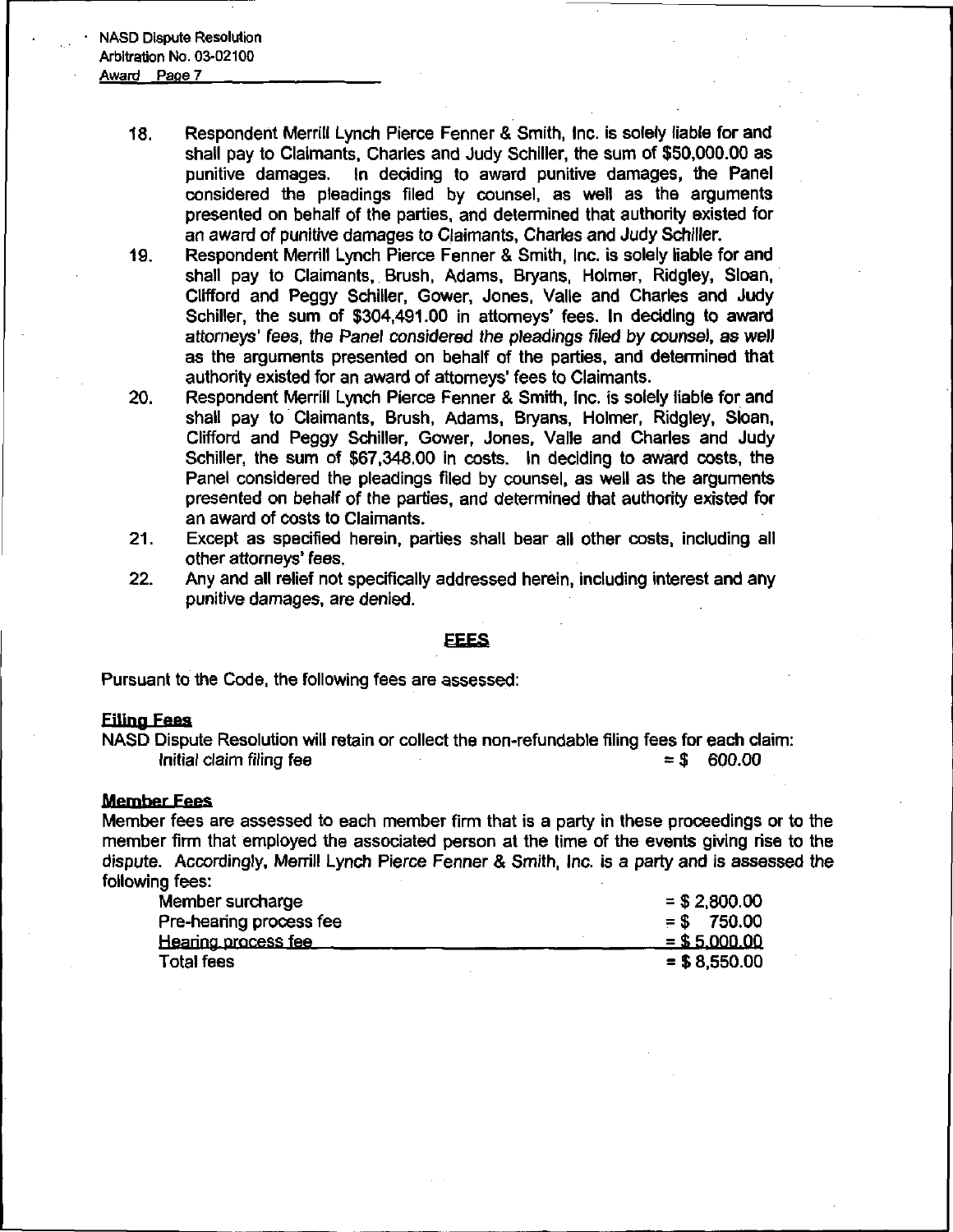## **Adjournment Fees**

Adjournments granted during these proceedings for which fees were assessed: None.

# **Forum Fees and Assessments**

The Panel has assessed forum fees for each session conducted. A session is any meeting between the parties and the arbitrators, including a pre-hearing conference with the arbitrators, that lasts four (4) hours or less. Fees associated with these proceedings are:

|                                                                                    | August 27, 2004                                                                                                                                                                                                                                                                                                                                                                                                                                                                                        | 1 session                                                                                                                                                                                                                                                                                                                                 |                 |
|------------------------------------------------------------------------------------|--------------------------------------------------------------------------------------------------------------------------------------------------------------------------------------------------------------------------------------------------------------------------------------------------------------------------------------------------------------------------------------------------------------------------------------------------------------------------------------------------------|-------------------------------------------------------------------------------------------------------------------------------------------------------------------------------------------------------------------------------------------------------------------------------------------------------------------------------------------|-----------------|
| Two (2) Pre-hearing sessions with Panel $@$ \$1,200.00<br>Pre-hearing conferences: | November 5, 2003<br>March 24, 2004                                                                                                                                                                                                                                                                                                                                                                                                                                                                     | 1 session<br>1 session                                                                                                                                                                                                                                                                                                                    | $=$ \$ 2,400.00 |
| Forty-eight (48) Hearing sessions @ \$1,200.00<br><b>Hearing Dates:</b>            | September 7, 2004<br>September 8, 2004<br>September 9, 2004<br>September 10, 2004<br>September 13, 2004<br>October 5, 2004<br>October 6, 2004<br>October 7, 2004<br>October 8, 2004<br>October 11, 2004<br>October 12, 2004<br>October 13, 2004<br>October 14, 2004<br>October 15, 2004<br>October 18, 2004<br>October 19, 2004<br>October 20, 2004<br>October 25, 2004<br>October 26, 2004<br>October 27, 2004<br>October 28, 2004<br>October 29, 2004<br>October 30, 2004<br><u>November 1. 2004</u> | 1 session<br>2 sessions<br>2 sessions<br>2 sessions<br>2 sessions<br>2 sessions<br>2 sessions<br>2 sessions<br>2 sessions<br>3 sessions<br>2 sessions<br>2 sessions<br>3 sessions<br>2 sessions<br>2 sessions<br>2 sessions<br>2 sessions<br>3 sessions<br>2 sessions<br>2 sessions<br>2 sessions<br>2 sessions<br>1 session<br>1 session | $= $57,600.00$  |

#### $\text{Total Forum Fees} = \$60,450.00$

The Panel assessed 100% of the total forum fees in the amount of \$60,450.00 solely to Respondent Merrill Lynch Pierce Fenner & Smith, Inc.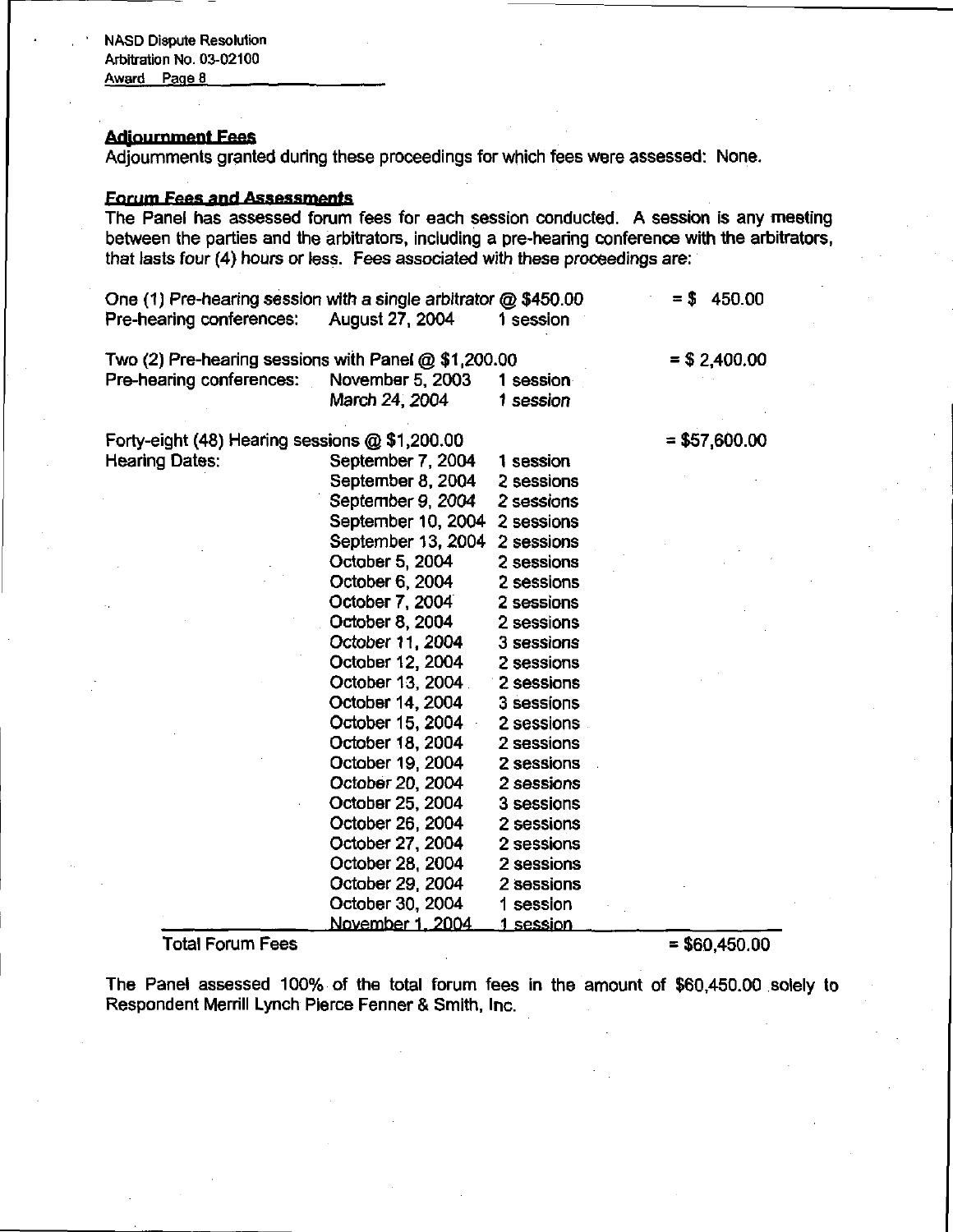NASD Dispute Resolution Arbitration No. 03-02100

Award Page 9

#### **FEE SUMMARY**

1. Claimants Brush, Adams, Bryans, Holmer, Ridgley, Sloan, Clifford and Peggy Schijler, Gower, Jones, Valle and Charles and Judy Schiller, are jointly liable for

| 1. Claimants Brush, Adams, Bryans, Holmer, Ridgley, Sloan, Clifford and Peggy S |                      |
|---------------------------------------------------------------------------------|----------------------|
| Gower, Jones, Valle and Charles and Judy Schiller, are jointly liable for:      |                      |
| <b>Initial Filing Fee</b>                                                       | 600.00<br>$=$ S      |
| Less payments                                                                   | <u>= \$ 1.800.00</u> |
| Refund Due from NASD Dispute Resolution                                         | $= $1,200.00$        |
| Respondent Merrill Lynch is solely liable for:                                  |                      |
| Member Fees                                                                     | $= $8,550.00$        |
| Forum Fees                                                                      | $=$ \$60.450.00      |
| <b>Total Fees</b>                                                               | $=$ \$69,000.00      |
|                                                                                 |                      |

Less payments  $=$  \$13,550.00<br>= \$55,450.00 Balance Due NASD Dispute Resolution

All balances are payable to NASD Dispute Resolution and are due upon receipt pursuant to Rule 10330(g) of the Code.

# **ARBITRATION PANEL**

Bruce M. Fingerhut Richard H. Potter Charles W. Turner

Public Arbitrator, Presiding Chairperson

Public Arbitrator

Non-Public Arbitrator

## Concurring Arbitrators'

Bruce M. Fingerhut Public Arbitrator, Presiding Chairperson

19/10/04 Signature Date

Richard H. Potter Public Arbitrator

12/10/04 Signature Date

19/15/04 Signature Date

Charles W. Turner Non-Public Arbitrator

12/10/04

Date of Service (For NASD Dispute Resolution office use only)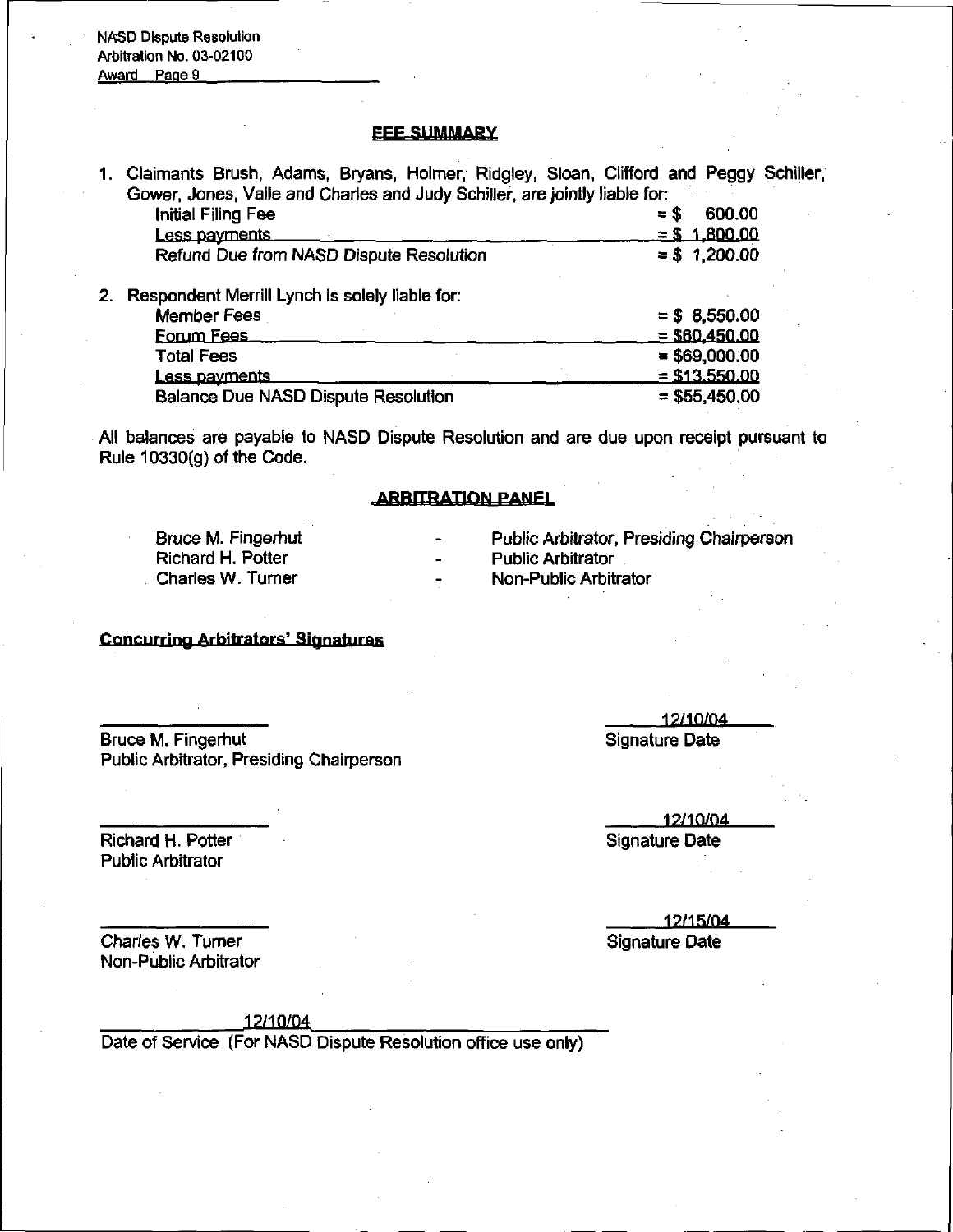NASD Dispute ReaoUdon<br>Arbitration No. 03-02100 Award Page 9

**LUZZUUS ILLIE FAX** 

#### **EEE SUMMARY**

iteru u

1. Claimants Brush, Adams, Bryans, Holmer, Ridgley, Sloan, Cilifford and Peggy Schiller, Gower, Jones, Vafle and Charles and Judy SchNter, are Jointly liable for.

| Initial Filing Fee                                              |  | $= 5$ | 600.00<br>$-5.180000$ |
|-----------------------------------------------------------------|--|-------|-----------------------|
| <b>Less cayments</b><br>Refund Due from NASD Dispute Resolution |  |       | $=$ \$ 1,200,00       |

2. Respondent Marrill Lynch is solely liable for:

| <b>Member Fees</b>                         | $-5.850.00$     |
|--------------------------------------------|-----------------|
| <b>Forum Fees</b>                          | $= 969 450.00$  |
| <b>Total Fees</b>                          | $= $69,000,00$  |
| Less payments                              | $=$ \$13,550.00 |
| <b>Balance Due NASD Dispute Resolution</b> | $=$ \$55,450.00 |

All balances are payable to NASD Dispute Resolution and are due upon receipt pursuant to Rule 10330(g) of the Code.

## **ARRITRATION PANEL**

Richard H. Potter<br>Charles W. Turner

Bruce M. Fingerhut - Public Arbitrator, Presiding Chairperson<br>Richard H. Polter - - Public Arbitrator

Non-Public Arbitrator

**Concurring Arbitrators' Signatures** 

Same M. Fig. L

Bruce M. Fingerhut Signature Date Public Arbitrator. Presiding Chalrperaon

Richard H. Potter Signature Date Public Arbitrator

 $10 \, \text{Mg}$  2001

Chartas W. Turner Signature Date Signature Date Non-Public Arbitrator

Date of Service (For NASD Dispute Resolution office use only)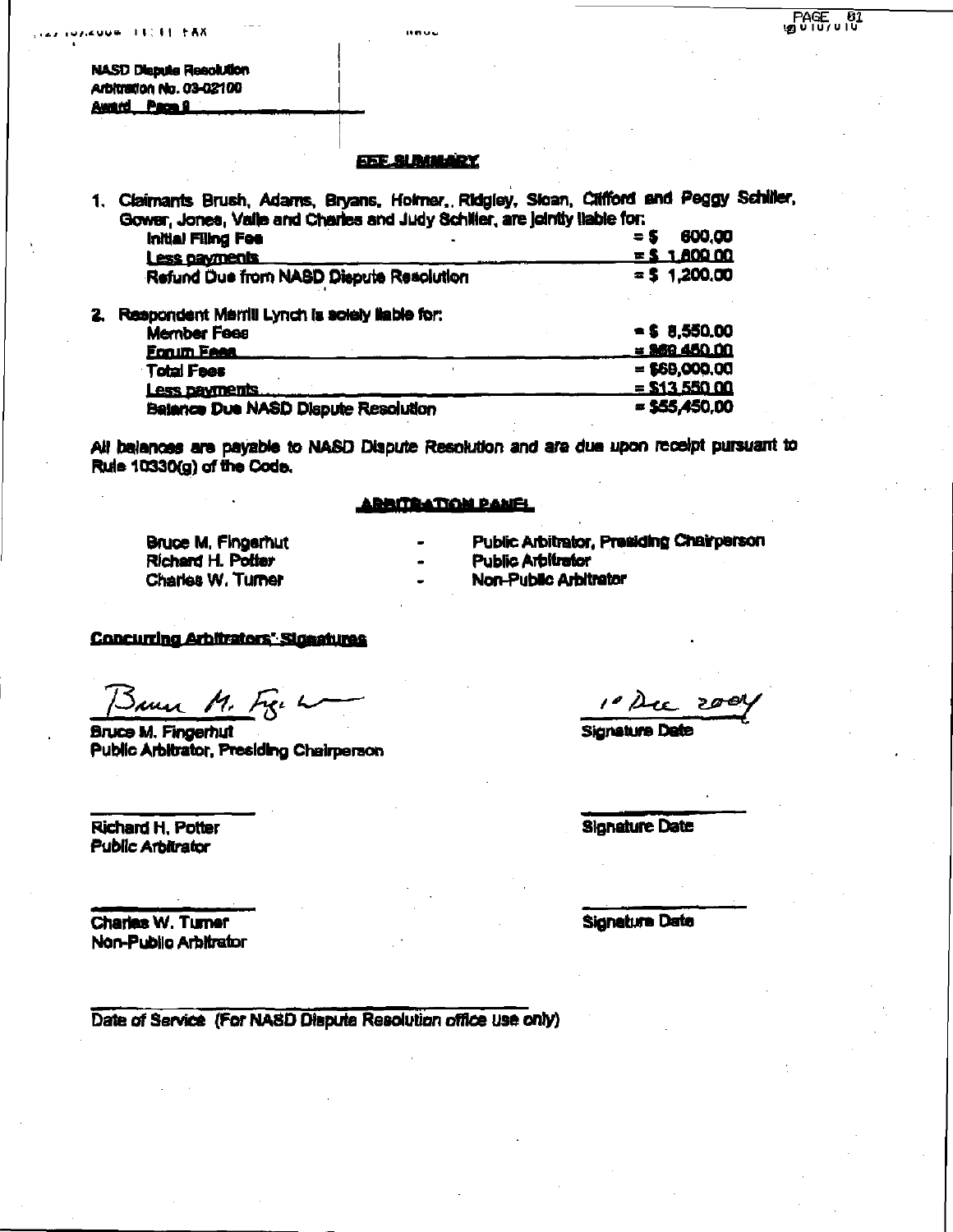# **FEE SUMMARY**

|             | 1. Claimants Brush, Adams, Bryans, Holmer, Ridgley, Sloan, Clifford and Peggy Schiller, |                 |  |
|-------------|-----------------------------------------------------------------------------------------|-----------------|--|
|             | Gower, Jones, Valle and Charles and Judy Schiller, are jointly liable for:              |                 |  |
|             | <b>Initial Filing Fee</b>                                                               | 600.00<br>$= S$ |  |
|             | Less payments                                                                           | $= $ 1,800.00$  |  |
|             | Refund Due from NASD Dispute Resolution                                                 | $= $ 1,200.00$  |  |
| $2^{\circ}$ | Respondent Merrill Lynch is solely liable for:                                          |                 |  |
|             | <b>Member Fees</b>                                                                      | $= $8,550.00$   |  |
|             | Forum Fees                                                                              | $=$ \$60,450.00 |  |
|             | <b>Total Fees</b>                                                                       | $= $69,000.00$  |  |
|             | <u>Less payments</u>                                                                    | $= $13,550.00$  |  |
|             | <b>Balance Due NASD Dispute Resolution</b>                                              | $= $55,450.00$  |  |
|             |                                                                                         |                 |  |

All balances are payable to NASD Dispute Resolution and are due upon receipt pursuant to Rule 10330(g) of the Code.

# ARBITRATION PANEL

Bruce M. Fingerhut **- Public Arbitrator, Presiding Chairperson**<br>Richard H. Potter **Chairpean Arbitrator** - Public Arbitrator Richard H. Potter<br>Charles W. Turner

- 
- 
- **Non-Public Arbitrator**

# Concurring Arbitrators' Signatures

Bruce M. Fingerhut Signature Date Public Arbitrator, Presiding Chairperson

Richard H. Potter Signature Date Public Arbitrator

**Charles W. Turner Charles W. Turner Signature Date** Non-Public Arbitrator

12.10.2004

Date of Service (For NASD Dispute Resolution office use only)